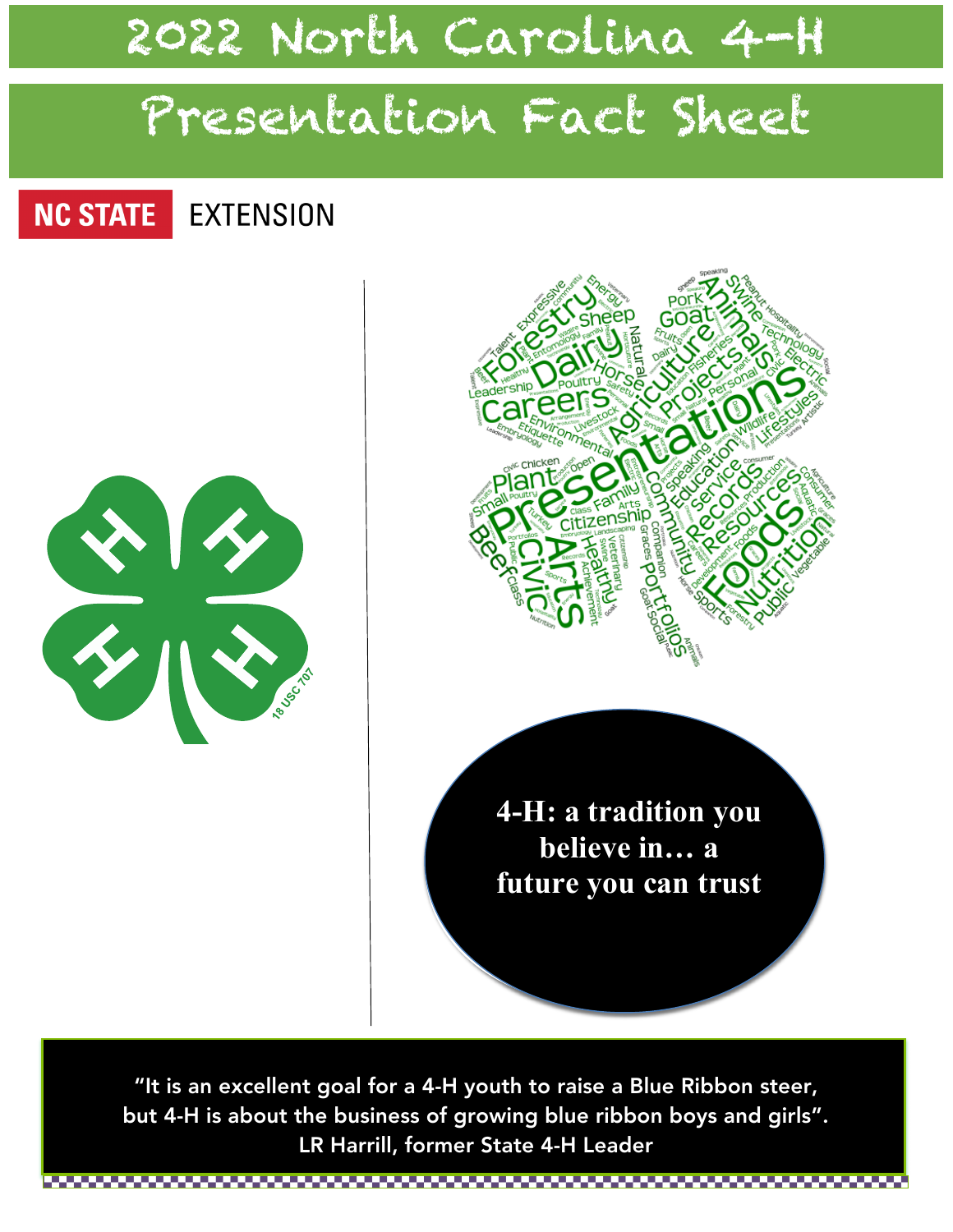# 4-H Competitive Guidelines

# Age Categories Age Requirements

The North Carolina 4-H Youth Development programs are open to young people aged 5 through 18 (Note: This is through their 18th year; if they are 19 years old on January 1, they cannot compete). 4-H age is determined by a young person's age on January 1 of the 4-H program year, which runs (January 1 to December 31). This is consistent with National 4-H competitive guidelines. 4-H participation should involve age-appropriate experiences designed for youth aged 5 to 7 (Cloverbuds) and youth aged 8 through 18.

Competition is only open to youth who are ages 8 as of Jan. 1 and not have passed their 18<sup>th</sup> birthday on Jan. 1 of the year they are competing. Check with your county for specific eligibility rules for all 4-H Competitions.

# Participation Requirements

- Must be enrolled and approved in 4-H through 4-H Online at https://nc.4honline.com/
- Approval from 4-H Agent/County 4-H Office
- Project work in presentation area.
- See rules and regulations page at the end of this handout.

# **CloverBud**

North Carolina 4-H and NC State Extension has a no competition rules for 5-7 year old's. Best program management practices for youth ages 5- 7 do not involve peer-to-peer competition. Peerto-peer competition is defined as head to head absolute of youths 5-7.

# Presentation Age Categories

 $CloverBud - 5-7$ 8-10, 11-13, 14-18 - for all presentation competitions.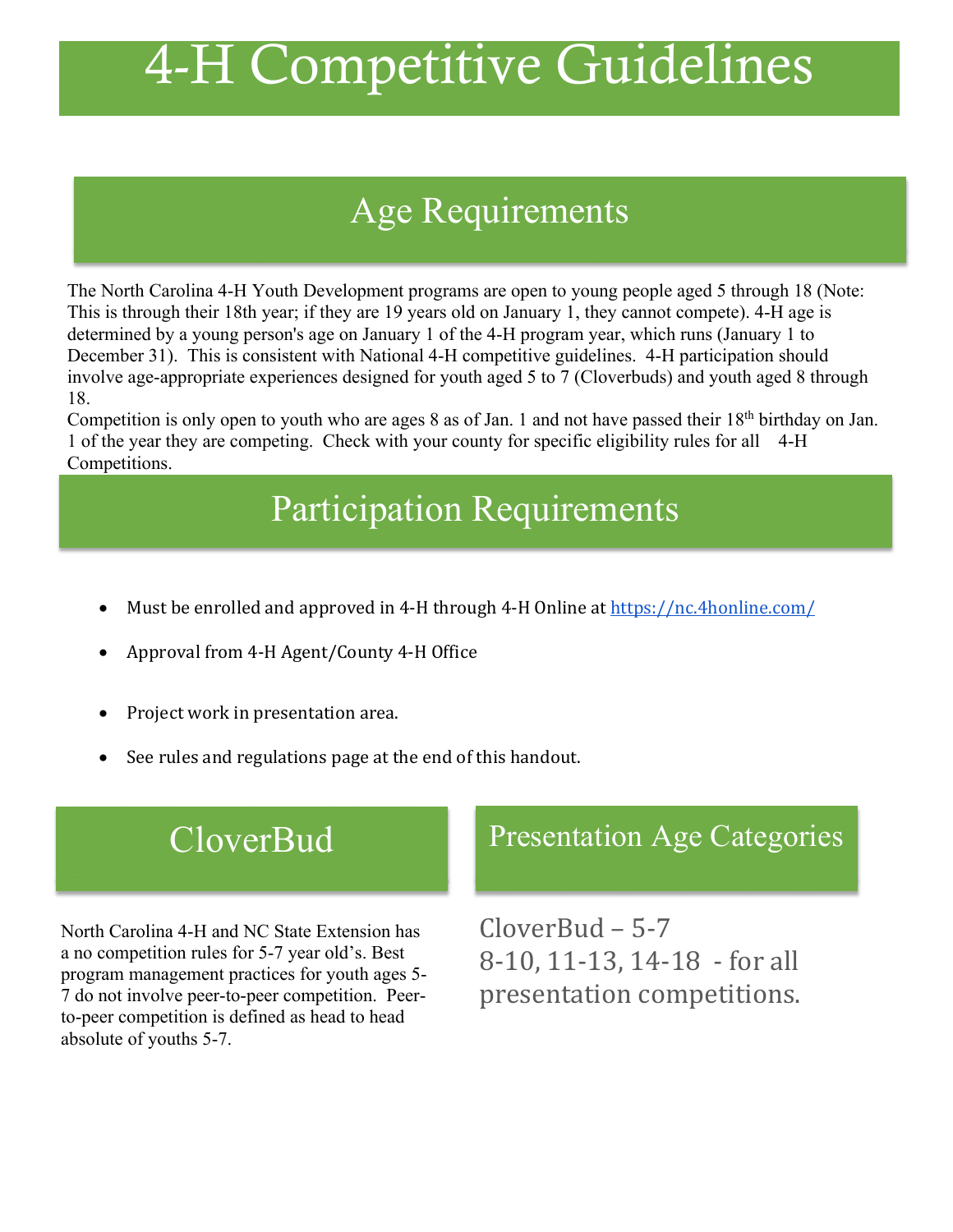### **2022 4-H Presentations at A Glance**

**Age Categories: CloverBud 5-7, 8-10, 11-13 & 14-18**

### **Animal Science**

#### **Horse**

**Objective:** To increase the level of horse knowledge and expertise. **Topics Include:** horse selection, feeding, health, management, training, etc.

**District Award if applicable:** Medal **State Award if applicable:** \$25

#### **Horse Public Speaking**

**Objective:** To build confidence in a youth's ability to present horse related information in a logical and concise manner. **Topics Include:** horse selection, feeding, health, management, training, etc.

**District Award if applicable:** Medal **State Award if applicable:** \$25

#### **Livestock & Dairy Production**

**Objective:** To increase the level of knowledge and expertise of production technologies and issues of the livestock and dairy industries. **Topics Include:** feeding, management, herd health, industry specific issues, genetics & reproduction, promotion, etc.

**District Award if applicable:** \$75 **State Award if applicable:** \$50

#### **Small & Companion Animals**

**Objective:** To learn basic information and skills needed in the selection, care, and training of small animals. **Topics Include:** the basic care of a dog, cat, bird, rabbit, hamster, etc., dog obedience, care of pets during a hurricane or emergency, picking the right pet, etc.

**District Award if applicable:** \$50 **State Award if applicable:** \$50.00

#### **Poultry**

**Objective:** To incresase the level of knowledge & expertise of poultry science, poultry industry, poultry production, and poultry products. **Topics Include:** embryology, backyard or commercial flocks, food safety in the preparing poultry products, industry specific issues, etc.

**District Award if applicable:** Medal **State Award if applicable:** \$50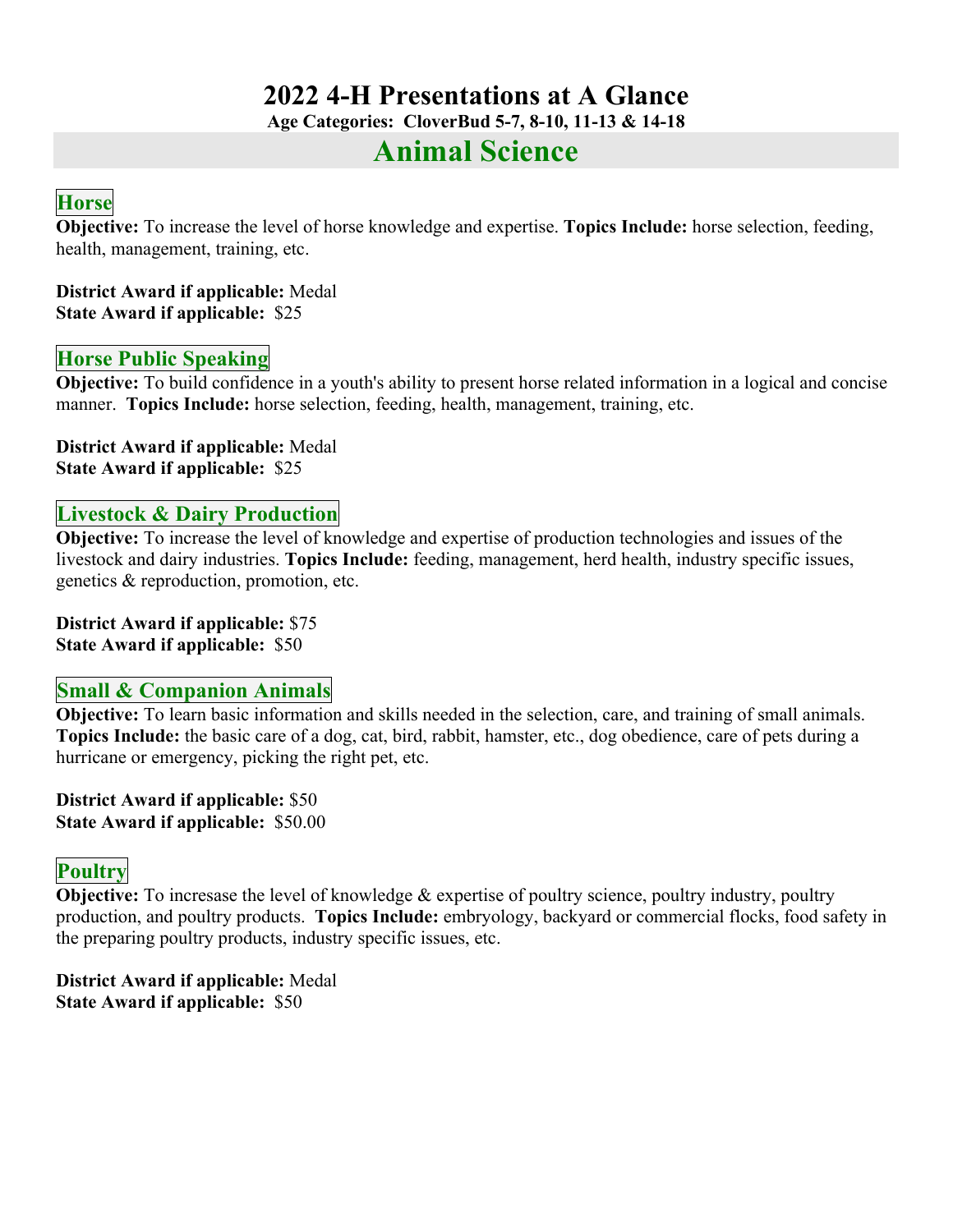# **Citizenship & Civic Education**

#### **Citizenship/Community Service**

**Objective:** To enourage youth to learn about the citizenship program, to learn to be better citizens, how they can support their community, country, and world, to become involved in their community through service activities, to teach youth the importance of giving back to their community. **Topics Include:** The Constitution, the three branches of government, how bills become laws, the rights & resposibilities of being a US citizen, identify a community need, plan a service project, etc.

#### **District Award if applicable:** \$50 **State Award if applicable:** \$75

# **Communication & Expressive Arts**

#### **Arts & Communication**

**Objective:** To study and investigate the varied aspects of communications and expressive arts. Also, to provide a forum for youth to share information related to communications and expressive arts. **Topics Include:** modern crafts, art, collections, hobbies, dance, sign language, creative writing, music, etc. **NOTE:** This is a presentation category, not a performance opportunity.

**District Award if applicable:** \$50 **State Award if applicable:** \$50

#### **Digital Reality - New for 2021**

**Objective:** Defined as a combination of real and virtual worlds, real-time interaction, and accurate 3D registration of virtual and real objects. It is also described as real world connecting with technology. In this presentation, youth will showcase the enhance natural enrironments and present enriched experiences using digital technology.

**Topics Include:** Showing technologies or computer-generated that uses augumented reality, how AR is enhancing the world today, how AR is used on smartphones, how AR is used in the military, etc…

**District Award if applicable:** \$50 **State Award if applicable:** \$75

#### **Public Speaking**

**Objective:** To develop an appropriate speaking presence and increase knowledge of and skills in speech preparation and delivery. **Topics Include:** patriotism, 4-H involvement, teen pregnancy, alcohol and teens, staying in school, the effects of media on youth, academic testing, volunteerism, being a positive role model, etc.

**District Award if applicable:** \$50 **State Award if applicable:** \$75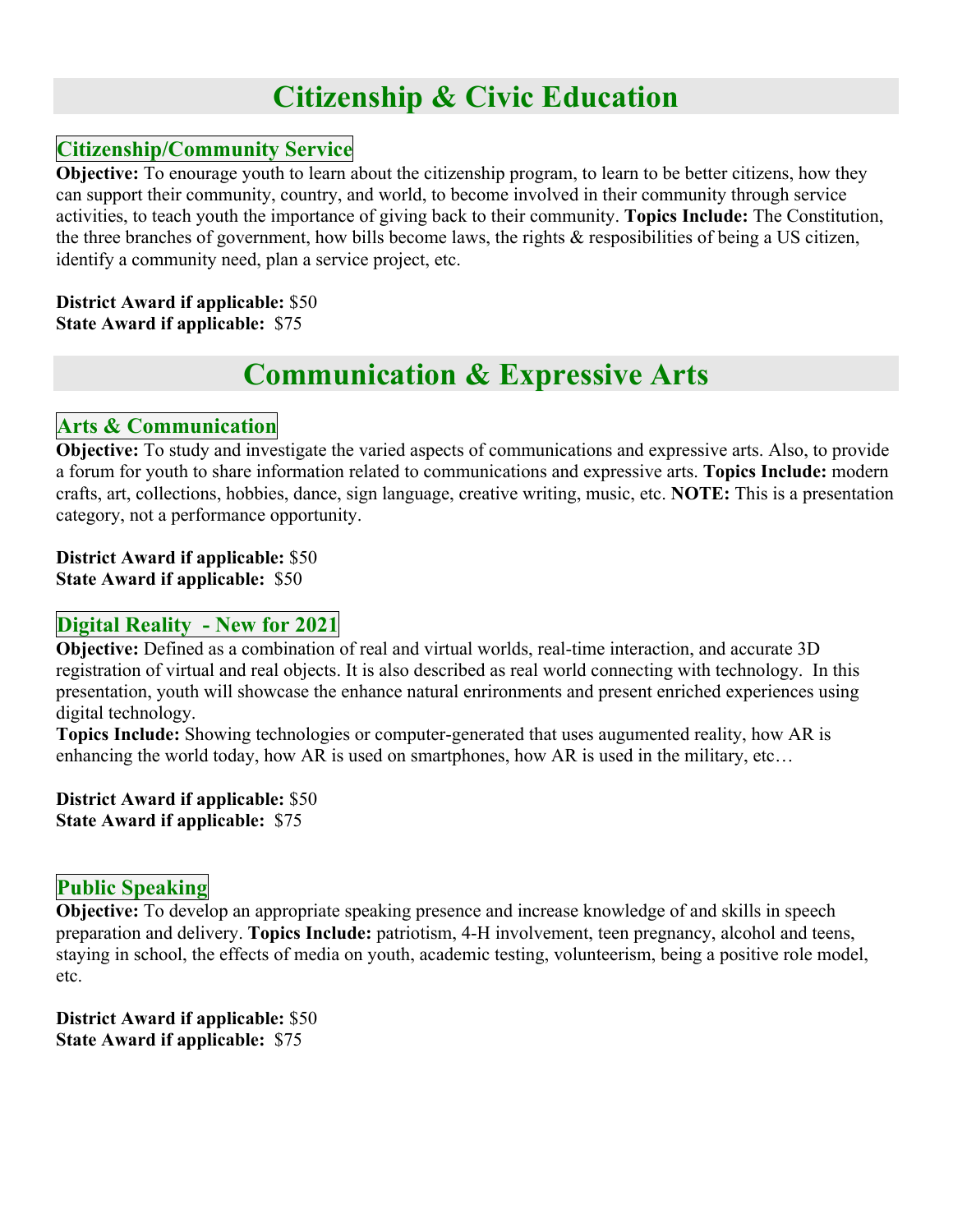### **Family & Consumer Sciences**

#### **Family & Consumer Sciences**

**Objective:** To increase the level of knowledge regarding child and family relationships, parenting, family/home management, financial management, and consumer science. **Topics Inlcude:** Parenting, preparing and/or following a budget, stain removal, fabrics and selection of fabrics, living space re-designs, room makeovers, home safety (radon, carbon monoxide, etc.), comparison shopping, etc.

**District Award if applicable:** 8-10 & 11-13 = \$50; 14-18 = \$100 **State Award if applicable:** 8-10 & 11-13 = \$25; 14-18 = Gold \$150, Silver \$75, Bronze \$25

#### **Hospitality, Etiquette & Social Graces**

**Objective:** To encourage youth to learn and model proper etiquette and social graces. **Topics Include:** introductions, a proper place setting, cell phone etiquette, party/event planning, dining Do's and Don't's, writing thank you notes, dressing for a social occasion, flag etiquette, etc.

**District Award if applicable:** \$100 **State Award if applicable:** \$100

## **Environmental Science**

#### **Entomology**

**Objective:** To depict aspects of entomology as fun and illustrate the importance of insects to human health and well being. **Topics Include:** insect collecting, life cycle of insects, beekeeping, insect pests, fire ants, ticks, spiders, etc. (Formerly called Bugs & Bees).

**District Award if applicable:** 8-10 = Medal; 11-13 & 14-18 = \$75 **State Award if applicable:** \$37.50

#### **Fisheries & Aquatics**

**Objective:** To engage youth in a deeper undertanding of our aquatic environment and how to make wise decisions concerning aquatic resources. **Topics Include:** aquaculture, marine life (fresh & salt water), fishing (commercial & recreational), marine environmental issues, (oil spills, beach litter, etc.), sea turtles, scuba diving, setting up an aquarium, whales, etc.

**District Award if applicable:** 8-10 = Medal; 11-13 & 14-18 = \$75 **State Award if applicable:** \$50

#### **Forestry & Wildlife**

**Objective:** To learn basic information and skills involved in forest and wildlife management. **Topics Include:** tree identification, reforestation, invasive species, wildlife habitat, endangered species, prescribed burning, North Carolina wildlife identification, backyard wildlife, wildlife rehabilitation, ect. Guidelines on web: https://forestry.ces.ncsu.edu/4h/

**District Award if applicable:** Medal **State Award if applicable:** \$50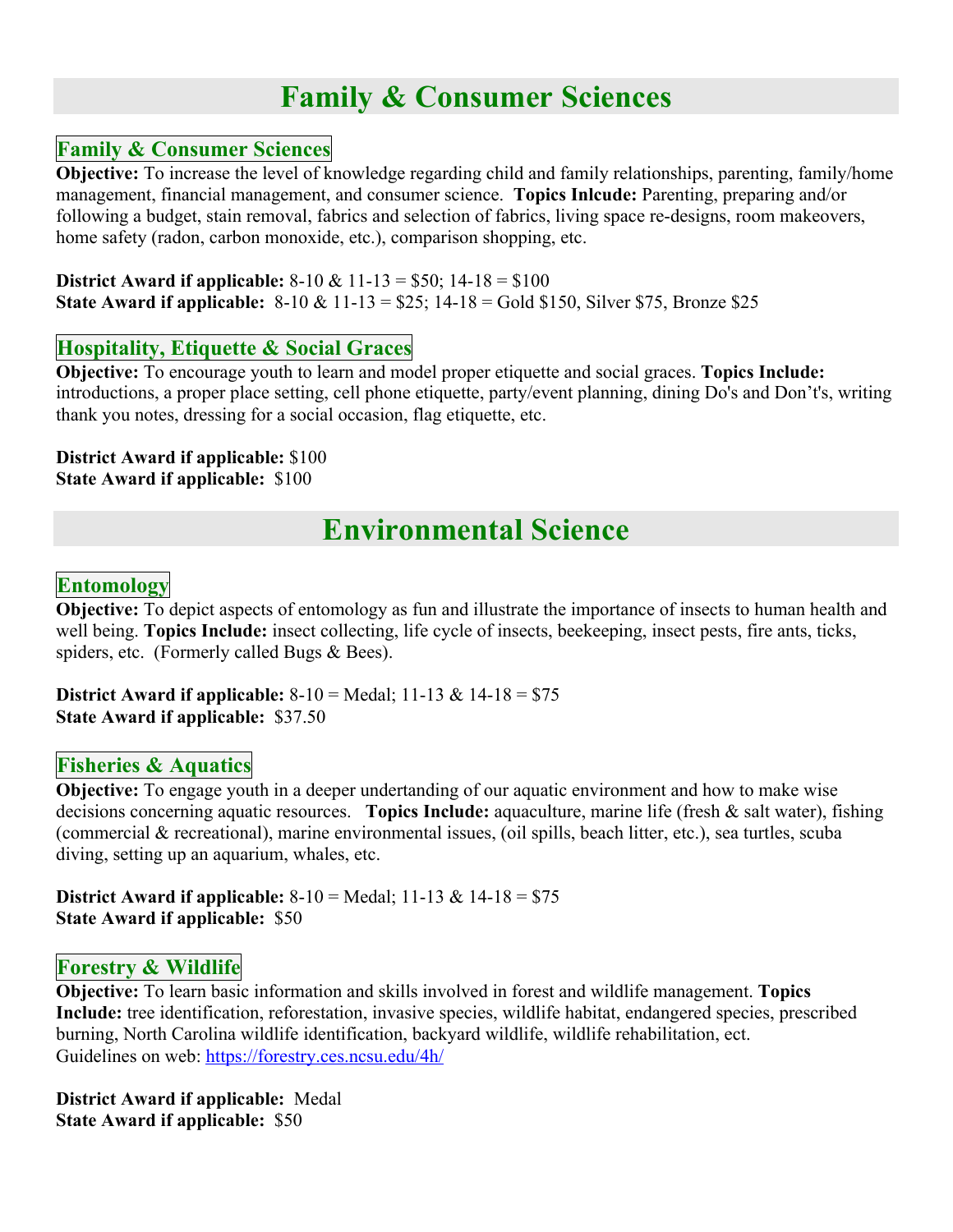#### **Environmental Science (Soil & Water)**

**Objective:** To increase awareness of environmental problems, which involve soil, land, or water resources and to recognize the importance of these resources to individuals and society today. **Topics Include:** lake/river beautification, storm water, landfills, estuaries, protecting the Outer Banks, erosion control, ground water, flood control, recycling, etc.

**District Award if applicable:** 8-10 & 11-13 = Medal; 14-18 = \$75 **State Award if applicable:** 11-13 & 14-18 = \$50

# **Healthy Lifestyles**

#### **Agricultural Safety and Health**

**Objective:** To encourage youth to explore the area of agromedicine, farm safety and health as well as to gain a greater understanding of the connection between mental/physical health and agricultural work. **Topics Include:** first aid for pesticide exposure, best steps for hazard mapping, grainn bin safety and rescue, managing farm stress, tractor rollover proections, how to build safe play areas on farms, field hygiene and hand-washing, respirator fit-testing, safe handling of livestock, zoonotic disease, PTSD Veteran farmers, how to read pesticide labels, needle stick prevention, farming ergonomics, and many more…

**District Award if applicable:** Gold - \$150 **State Award if applicable:** Gold - \$200; Silver - \$150, Bronze - \$100

#### **Health/Fitness**

**Objective:** To encourage youth to investigate and improve their health, the health of their family and community. **Topics Include:** weight management and diet, exercise, fitness plans, asthma, car seat safety, carbon monoxide poisoning, child abuse, dental hygiene, eating disorders, CPR training, Heimlich maneuver, gang violence, heart disease, immunizations, Down syndrome, cancer and cancer screening, sport injuries, the benefits of recreational activity, karate, etc.

**District Award if applicable:** \$75 **State Award if applicable:** \$25

#### **Foods & Nutrition**

**Objective:** To learn the nutritional contributions in any foods area that is not already identifed as a presentation category, to acquire skills in planning, purchasing, preparing, and serving healthy foods, basic in-depth nutrition. **Topics Include:** breads, cookies, dairy, nutrition, etc.

**District Award if applicable:** \$75 **State Award if applicable:** \$75

#### **Turkey Grilling**

**Objective:** The contestant will prepare and cook turkey patties using ground turkey (as is 85-90% lean) provided by the contest monitors. At least 75% by weight of the burger ingredients must consist of the ground turkey. Only the patties are submitted, and no other hamburger toppings may be included. Contestands must use a charcoal grill, and to learn outdoor grilling skills, cooking principles of poultry and knowledge of nurtitional values are to be demonstrated. Oral Presentation required for 14-18 Age Category. http://www2.ca.uky.edu/national4hpoultry/TurkeyBBQ.html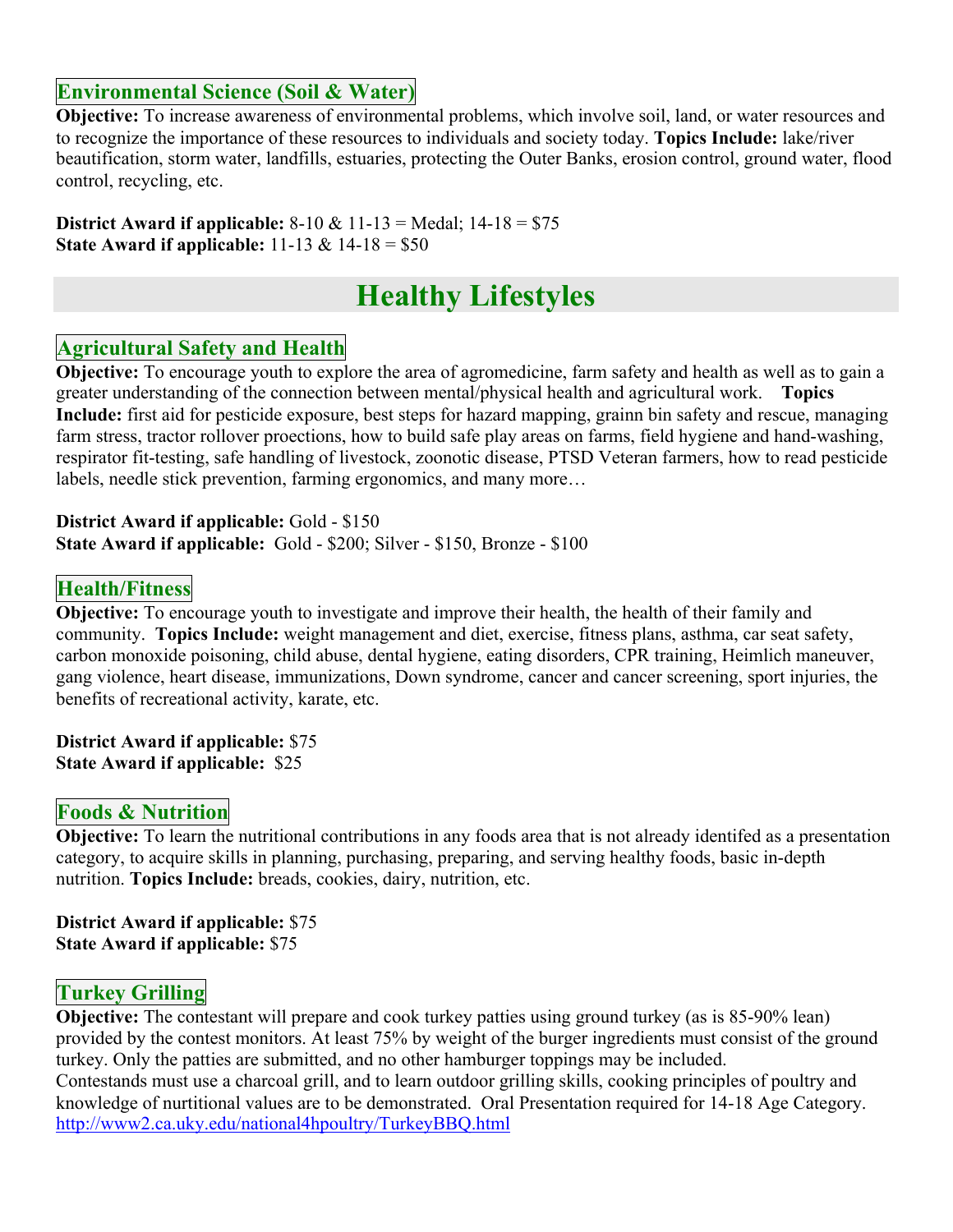#### **District Award if applicable:** Medal **State Award if applicable:** Medal & trip to National 4-H Turkey Barbecue Contest (Gold)

#### **Chicken Grilling**

**Objective:** Each contestant will prepare four (4) bone-in, skin-on chicken thighs (1.5-2.0 lb. total) using a charcoal grill, and to learn outdoor grilling skills, cooking principles of poultry, and knowledge of nurtitional values are to be demonstrated. Oral Presentation required for 14-18 Age Category. http://www2.ca.uky.edu/national4hpoultry/ChickenBBQ.html

#### **District Award if applicable:** Medal

**State Award if applicable:** Medal & trip to National 4-H Chicken Barbecue Contest (Gold)

#### **Beef Char Grilling**

**Objective:** Prepare at least <sup>3</sup>/4-pound of beef using charcoal OR gas grill, and to learn outdoor grilling skills, cooking principles of beef, and knowledge of nutritional value are to be demonstrated.

**District Award if applicable:** \$50 **State Award if applicable:** \$75

#### **Pork Char Grilling**

**Objective:** Prepare at least ¾-pound of pork using charcoal OR gas grill, and learn outdoor grilling skills, cooking principles of pork, and knowledge of nutritional value are to be demonstrated.

**District Award if applicable:** \$50 **State Award if applicable:** \$75

#### **Seafood Grilling**

**Objective:** Prepare a recipe that must contain no more than 750 calories per serviing (serving size 3-4 oz.). Participants will learn outdoor grilling skills, cooking principles of seafood, and knowledge of nutritional value are to be demonstrated.

**District Award if applicable:** \$50 **State Award if applicable:** \$75

#### **Safety**

**Objective:** To encourage and promote safe living in the home and in the community. **Topics Include:** first aid, CPR, home fire safety plans, child identification safety, Amber Alerts, farm safety, school bus safety, babysitting safety tips, etc.

**District Award if applicable:** Medal **State Award if applicable:** \$25

#### **Fruits & Vegetable Use**

**Objective:** To learn the nutritional contributions of fruits and vegetables and acquire skills in planning, purchasing, using freshly picked fruits and vegetables, in preparing and serving fruits and vegetables in meals and snacks. **Topics Include:** fruits and vegetables in your diet, the importance of fiber in your diet, vitamin A, fruit salads, fun with vegetables, etc.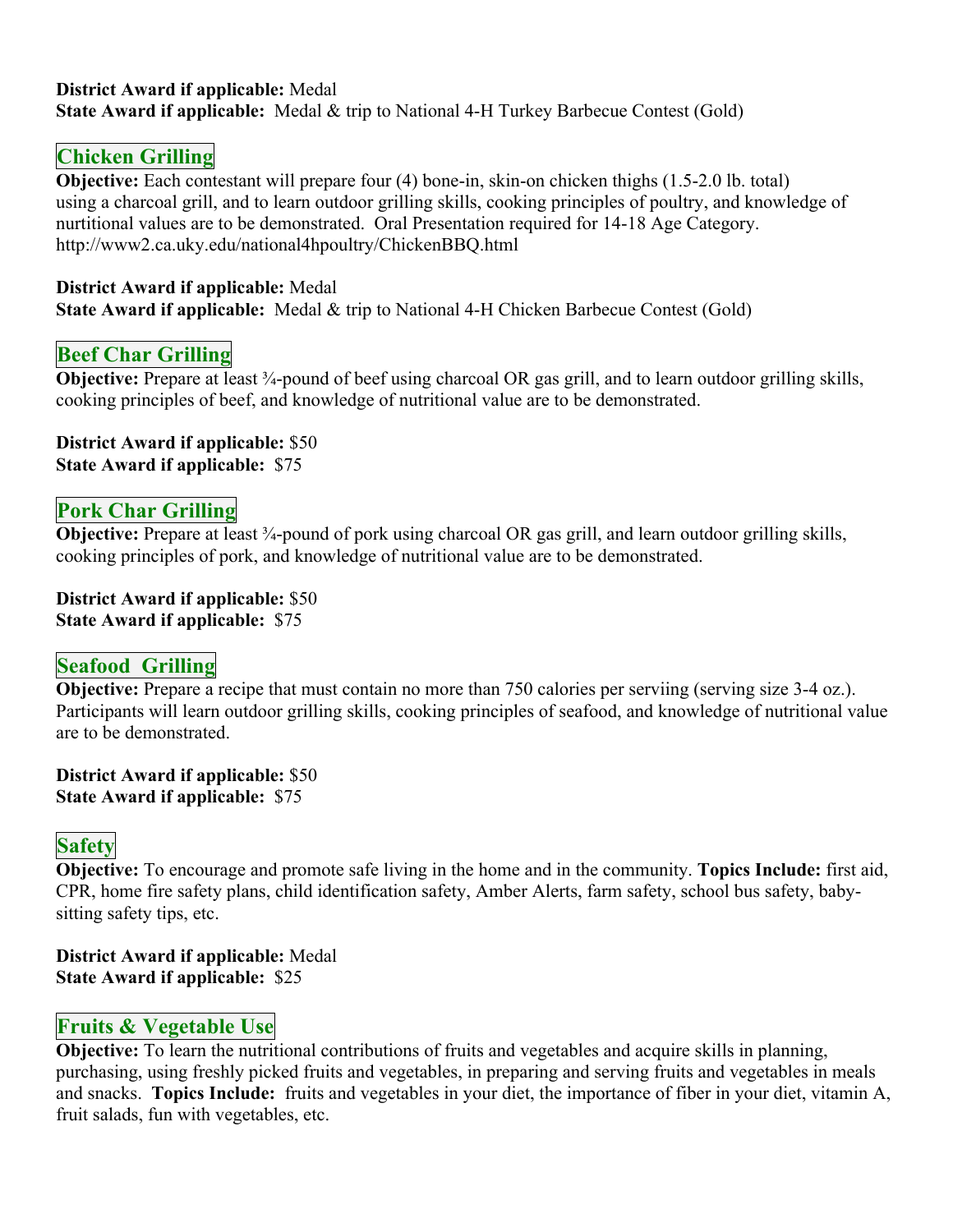#### **District Award if applicable:** \$75 **State Award if applicable:** \$100

#### **Egg Cookery**

**Objective:** To learn the nutritional contributions of eggs and acquire skills in planning, purhcasing, preparing, and serving eggs. **Topics Include:** creating a prepared dish, meeting the minimum egg service size requirement, information on nutritional value, quality, and versatility of eggs, steps involved in preparation of the dish, and a finishsed dish ready for sampling.

**District Award if applicable:** \$75 **State Award if applicable:** \$50

#### **Peanut Foods**

**Objective:** To learn the nutritional contributions of peanuts and acquire skills in the planning, purchasing, preparing and serving peanuts in meals and snacks. Recipes presented must contain at least 1/8 cup (2 tablespoons) peanuts, peanut butter, or flavored peanut pieces per serving.**Topics Include:** peanut dishes, peanuts add protein to meals, combining peanuts and grains in main dishes, peanuts and salads together, etc.

**District Award if applicable:** \$75 **State Award if applicable:** \$100

#### **Dairy Foods**

**Objective:** To acquire skills in planning, purchasing, and serving dairy foods in meals and snacks, to learn scientific principles related to the safe care and handling of dairy foods, how dairy foods help meet the calcium and protein requirements of normal nutrition, develop an appreciation of the nutritional value of dairy foods. **8-10 & 11-13**: Mastery of preparation steps of product chosen to represent a healthy choice of dairy foods **14-18**: Present a creative, knowledge-based presentation. Food preparation skills **are not** an emphasis. Each presentation should be knowledge-based with little or no focus on food preparation skills. **Rules & Regulations: https://nc4h.ces.ncsu.edu/youth-3/4-h-awards-incentives-programs-2/presentations/presentation-guidelines-dairy-foods/**

**District Award if applicable:** Medal **State Award if applicable:** \$50

# **Personal Development**

#### **Open Class**

**Objective:** To provide opportunities for youth to present unique subjects that are broader than the established subject categories. **Topics Include:** how to play chess, cake decorating, studying your family tree, flying a kite, the great pyramids, how to pack for a trip, setting a beautiful table, etc.

**District Award if applicable:** Medal **State Award if applicable:** \$25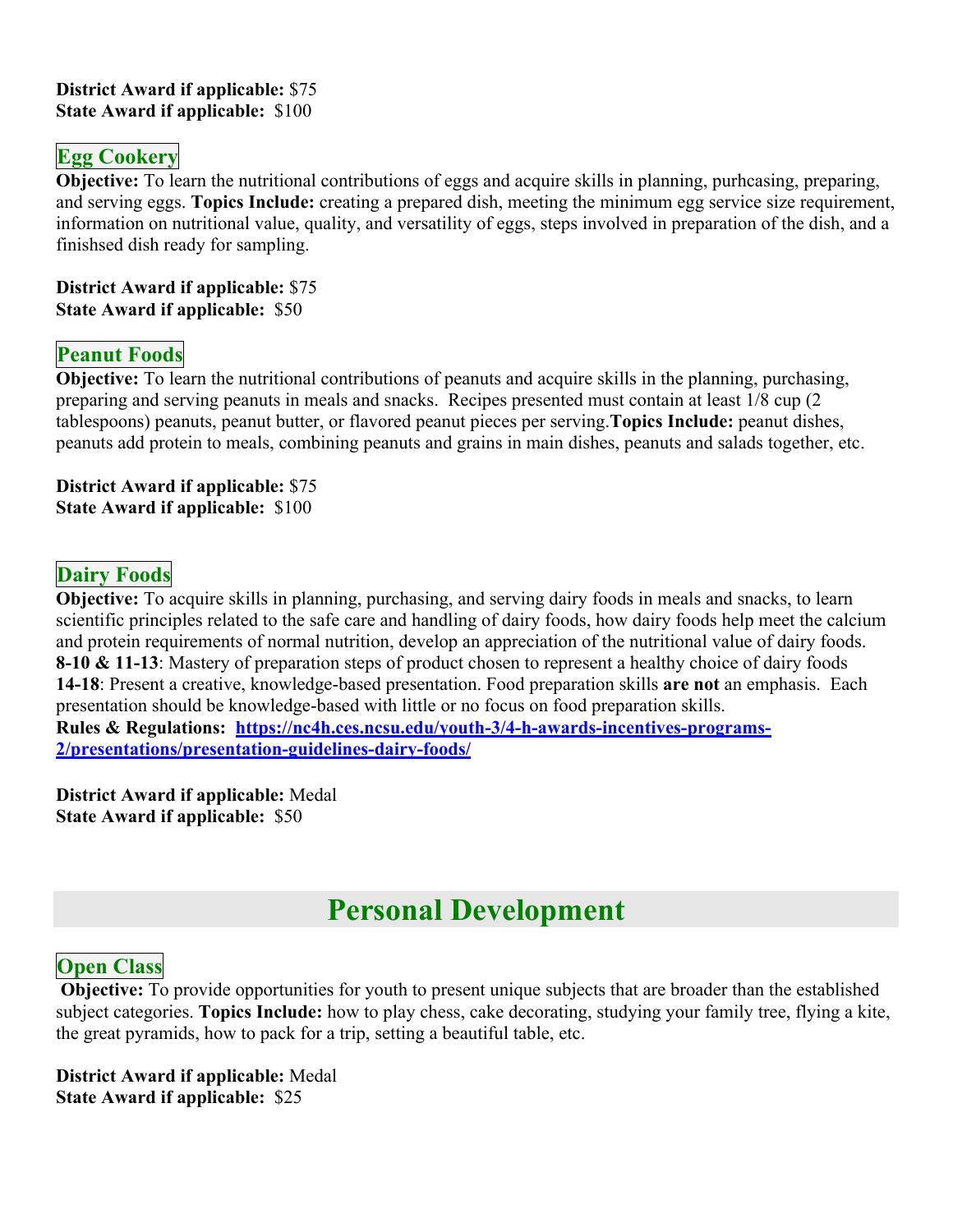#### **Careers & Entrepreneurship**

**Objective:** To encourage youth to investigate careers in which they are interested and refine skills they will need for the workplace. **Topics Include:** presentations on any career path, how to become a veterinarian, nurse, teacher, lawyer, rocket schientist, etc., what a park ranger does, a day in the life of a racecar driver, I want to be an archeologist, resume writing, dress for success, how to select a college, starting your own business, interview skills: what you need to know, etc.

#### **District Award if applicable:** \$50 **State Award if applicable:** \$50

# **Plant Science**

#### **Horticulture Science**

**Objective:** To learn how to gather information related to frutis, vegetables, ornamental plants, and landscape design for the purposes of increasing food security and food safety, sustaining the environment, enhancing economy vitality. **Topics Include**: Determine strategies for selling organic flowers at a farmer's market, Grow the flowers for the farmer's market and sell them, Collect and propagate seed of native wildflowers in your area, Tour a tissue culture lab and learn about micropropagation, Make a secret garden hideaway, Build a selfsufficient treehouse with hydroponic containers, Create an edible landscape for your school, Evaluate the best beans for a teepee

Design edible place favors, Create a corsage for your favorite person using herbs, Make a wreath using all natural materials, Build a fairy crown using leaves from your favorite plant.

Note: This category is new. We combined Horticulture Production/Marketing, Landscaping and Artistic Arrangement.

**District Award if applicable:** \$100 **State Award if applicable:** \$100

# **Science & Technology**

#### **Agriculture Science (Crops)**

**Objective:** To explore the production and utilization of agronomic crops and learn new technologies and developments in crop production/utilization. **Topics Include:** alternative crops, pest management, biotechnology in crop production, no-till crop production, crop issues surrounding peanut, cotton, tobacco, etc.

**District Award if applicable:** 8-10 = Medal; 11-13 & 14-18 = \$75 **State Award if applicable:** \$50

#### **Wheels & Engines**

**Objective:** To learn basic information and skills needed to purchase, operate and maintain a bicycle, skateboard, automobile, motorcycle, ATV, tractor, small engine equipment. **Topics Include:** road rules, types of bikes, skateboards, maintenance, repair, recreational activities, car selection, repair, maintenance and performance racing, etc.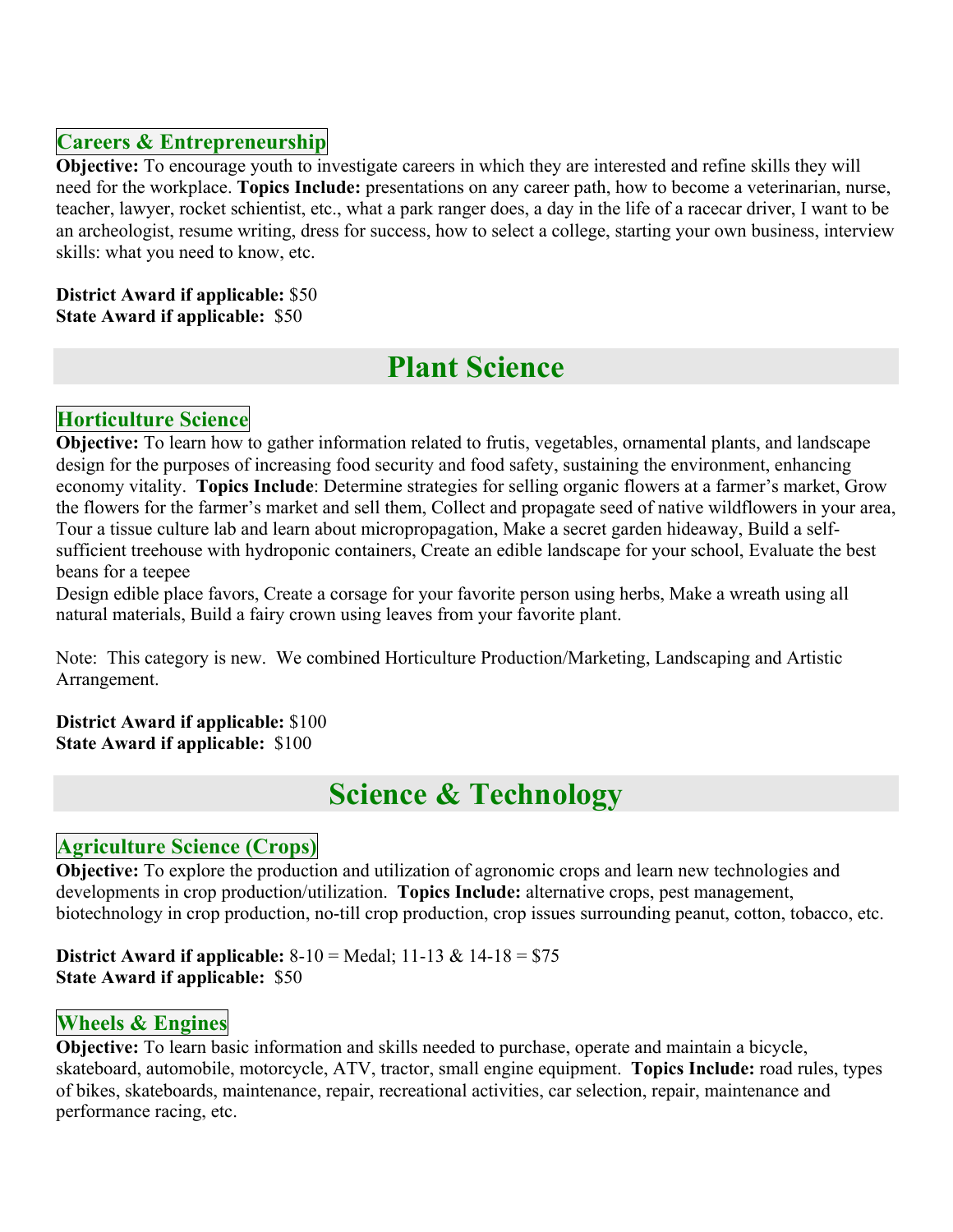#### **District Award if applicable:** Medal **State Award if applicable:** \$50

#### **Science & Technology**

**Objective:** To encourage study and investigation in all aspects of science and technology. **Topics Include:** DNA, genetics, science fair competitions, chemistry, physics, geology, biotechnology, aeropsace, rocketry, computer science, science of volcanoes, hurricanes, etc.

**District Award if applicable:** \$75 **State Award if applicable:** \$50

#### **Electric**

**Objective:** To demonstrate knowledge of basic electricity, electric energy, conservation of energy, and other related electrical principles and facts. **Topics Include:** magnets, solar energy, energy saving devices, how electricity is generated, wire size, amps, watts and voltage, meter reading, lamp repair, construciton, etc.

**District Award if applicable:** \$75 **State Award if applicable:** \$50

*Please note that all awards are contingent upon funding.*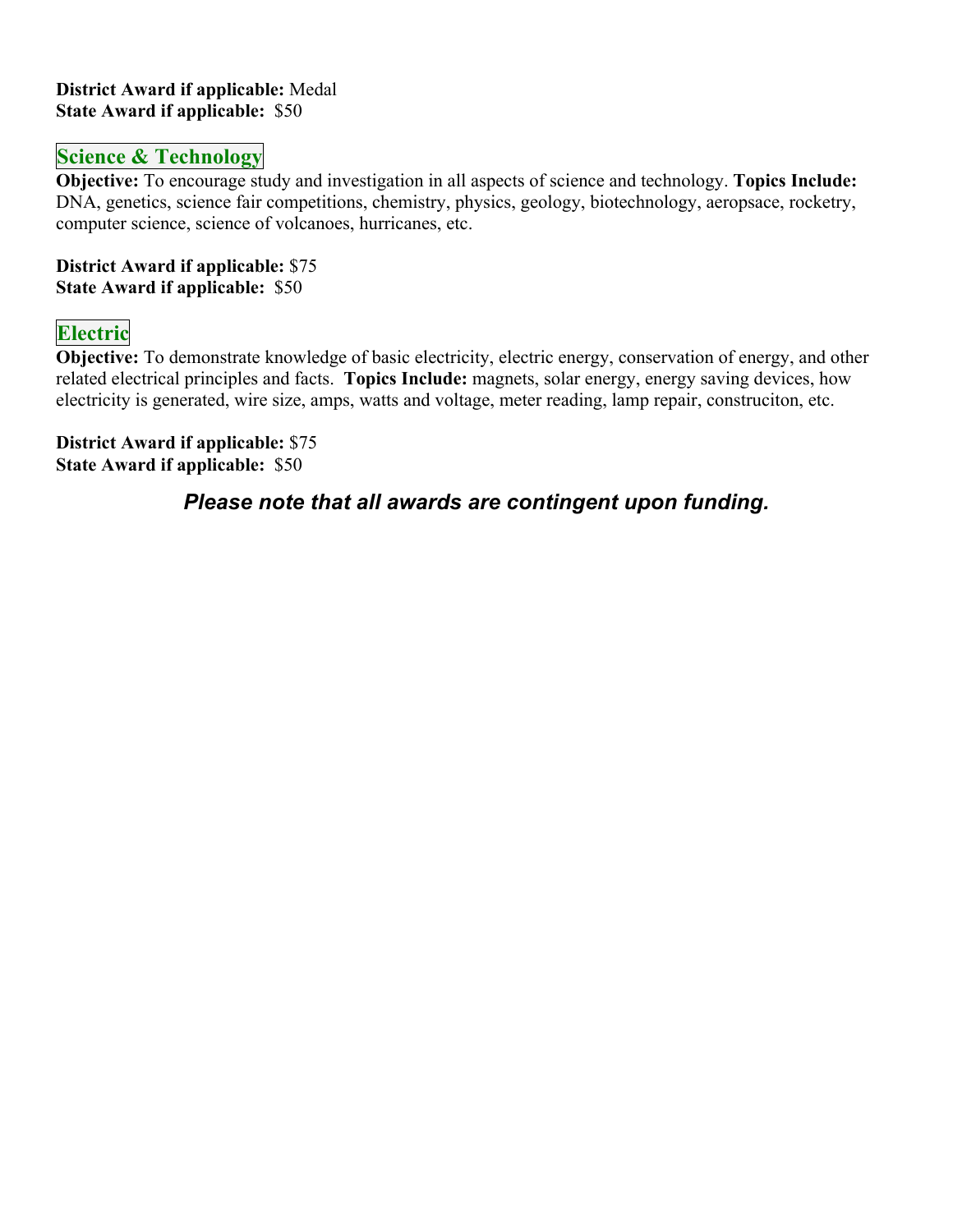# **Presentation Rules and Regulations**

Age Divisions: 8-10, 11-13 & 14-18

Each county may enter two participants per age division per category for District Competition. District GOLD winners in all age categories are eligible to compete in State Presentation Finals. The 11-13 and 14-18 age category SILVER winners are eligible to compete as well.

1. Age eligibility is established on January 1, 2022. To participate in 2022, the 4-H member must be 8 years old on January 1, 2022 and not have had his/her 19<sup>th</sup> birthday before January 1, 2022.

2. The same presentation may be repeated from one year to the next (exception: see #15). However, the individual's personal development will be greater if the presentation is revised and improved.

3. Time Requirements: For all general presentation categories, the following time requirements are expected: a minimum of 5 minutes and a maximum of 12 minutes. Judges will use their discretion in ranking presentation length. Exceptions are as follows: Public Speaking (5-7 minutes); All Horse Categories (see #4); Chicken Barbecue (2 hours); Turkey Barbecue (2 hours); Pork Cookery (2 hours); Beef Char-Grill (2 hours). Turning baskets or cooking baskets are not permitted during Chicken and Turkey BBQ.

4. Horse Category Time Requirements: Horse, Individual 8-10, 11-13: 4-12 minutes; Horse, Individual 14-18: 9-12 minutes; Horse, Team 8-10, 11-13: 5-15 minutes; Horse, Team 14-18: 10-15 minutes; Horse Public Speaking 8-10, 11-13: 4-10 minutes; Horse Public Speaking, 14-18: 8-10 minutes. One point is deducted per judge for each minute under or over time limits.

5. Youth competing in presentations compete against their room's competition, not a standardized norm.

6. Each county may enter two participants in each age division in each category.

7. 4-H'ers may compete in no more than one presentation program per year. The "Talent Showcase" (4-H Entertains) is not considered a presentation program.

8. Horticulture Science, Fruit & Vegetable, Egg Cookery, and Peanut Foods categories must be a "demonstration" however these categories will NOT participate in NJHA anymore. Monetary awards will be given to these category gold winners.

9. Presentation Awards: A participation ribbon is given to each district participant at District Activity Day. A medal is presented to the gold, silver and bronze winners. One presentation in each category will be designated the district winner. The district gold winner in all age categories and the silver winner in the 11-13 and 14-18 categories will be eligible to compete on the state level. EXCEPTION: Talent Showcase/4-H Entertains awards blue ribbons and participation ribbons.

10. The decision of the judges in each category is final.

11. All awards monies on the District level is a stipend to attend the State 4-H Presentation Finals/4-H Congress. A 4-H'er must present at State Finals to receive the stipend. The value of a stipend to 4-H Congress varies for each category. Please note specific stipend values for each category. Other expenses are the responsibility of the recipient. If a winner elects to participate in presentation finals only, funds can only be applied to that youth's on-site expenses for presentations.

12. District stipend, either in full or in part, will not be given to the district winners in lieu of the stipend to attend North Carolina 4-H Congress or State Presentation Finals. All must be used towards these events.

13. When a gold medal winner cannot compete in the state presentation contest, the award will be given to the district silver winner. See #11.

14. Ages 11-13 and 14-18 district silver presentation winners are invited to participate in the state contest at their expense. There will be no stipend available for silver winners to attend Congress unless the district gold winner decides not to participate.

15. 4-H members may continue to compete in a presentation category/division until declared a state gold winner. When the member reaches another age division, he/she may again participate in the same category.

16. A team is composed of two individuals except in 4-H Entertains, which has no limit. If team members are not in the same age division, they must compete in the older division. CloverBuds are not able to participate in 4-H Entertains.